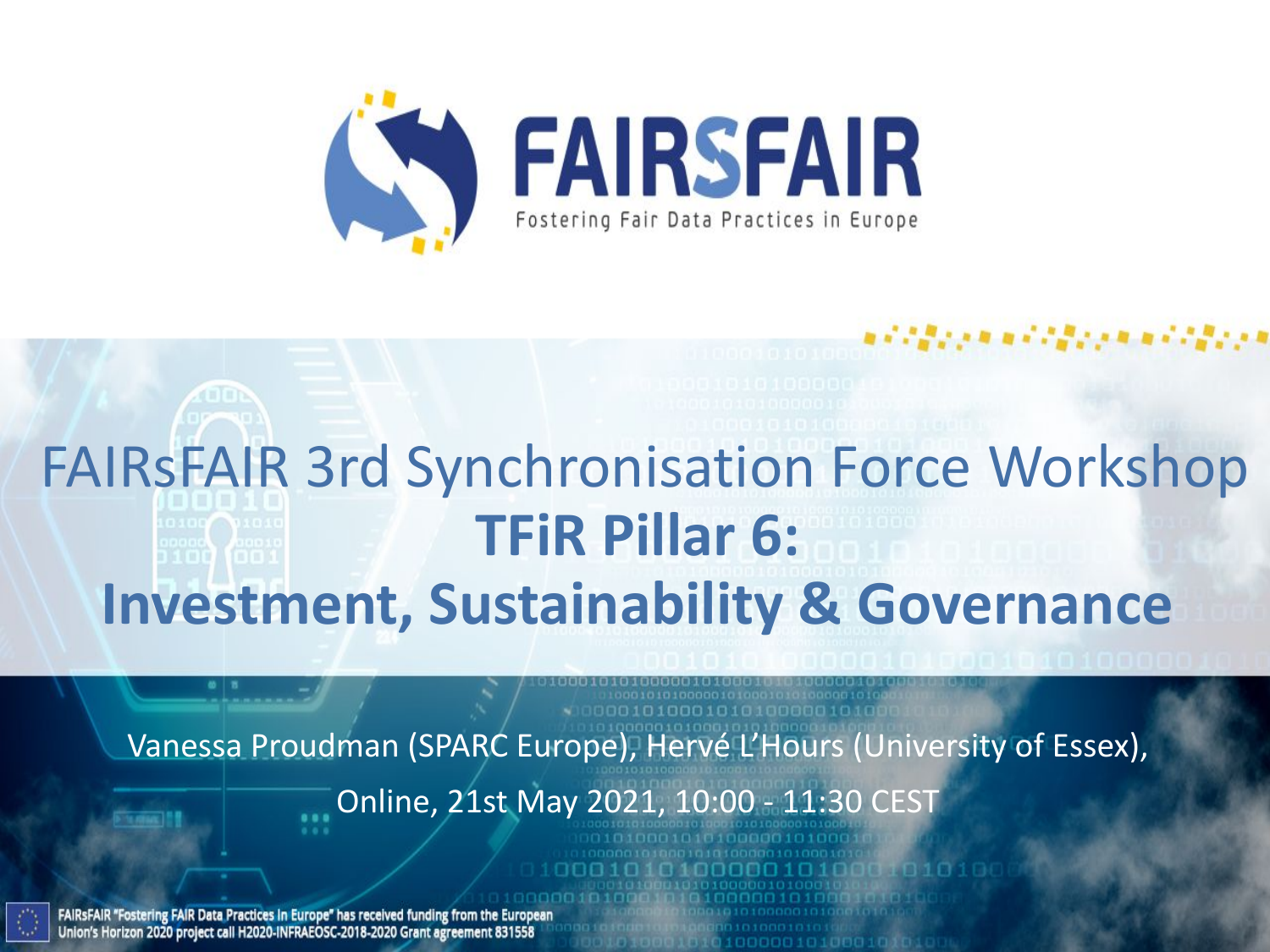

# Agenda

Welcome (5 mins)

Recommendations 14, 15, 27 (50 mins)

*Break (5 mins)* 

Whole Pillar Questions (25 mins)

Wrap-Up (5 mins)

Resources:

- [Collaborative notes](https://docs.google.com/document/d/1_JWMEIsRU_che60pc0dlJW3Lnz7_28taup3zFjKkkWU/edit)
- **[Spreadsheet](https://docs.google.com/spreadsheets/d/1gFm3XK4JEN5rdKEpq1HWpJM6iurckf6EByevXxR6wmE/edit?usp=sharing)**
- **[Turning FAIR into Reality](https://ec.europa.eu/info/sites/info/files/turning_fair_into_reality_1.pdf)**
- [2020 workshop report](https://www.fairsfair.eu/advisory-board/synchronisation-force)

Indication of activities per TFiR recommendation:



医皮肤发育的 医动脉切除术 医血清

2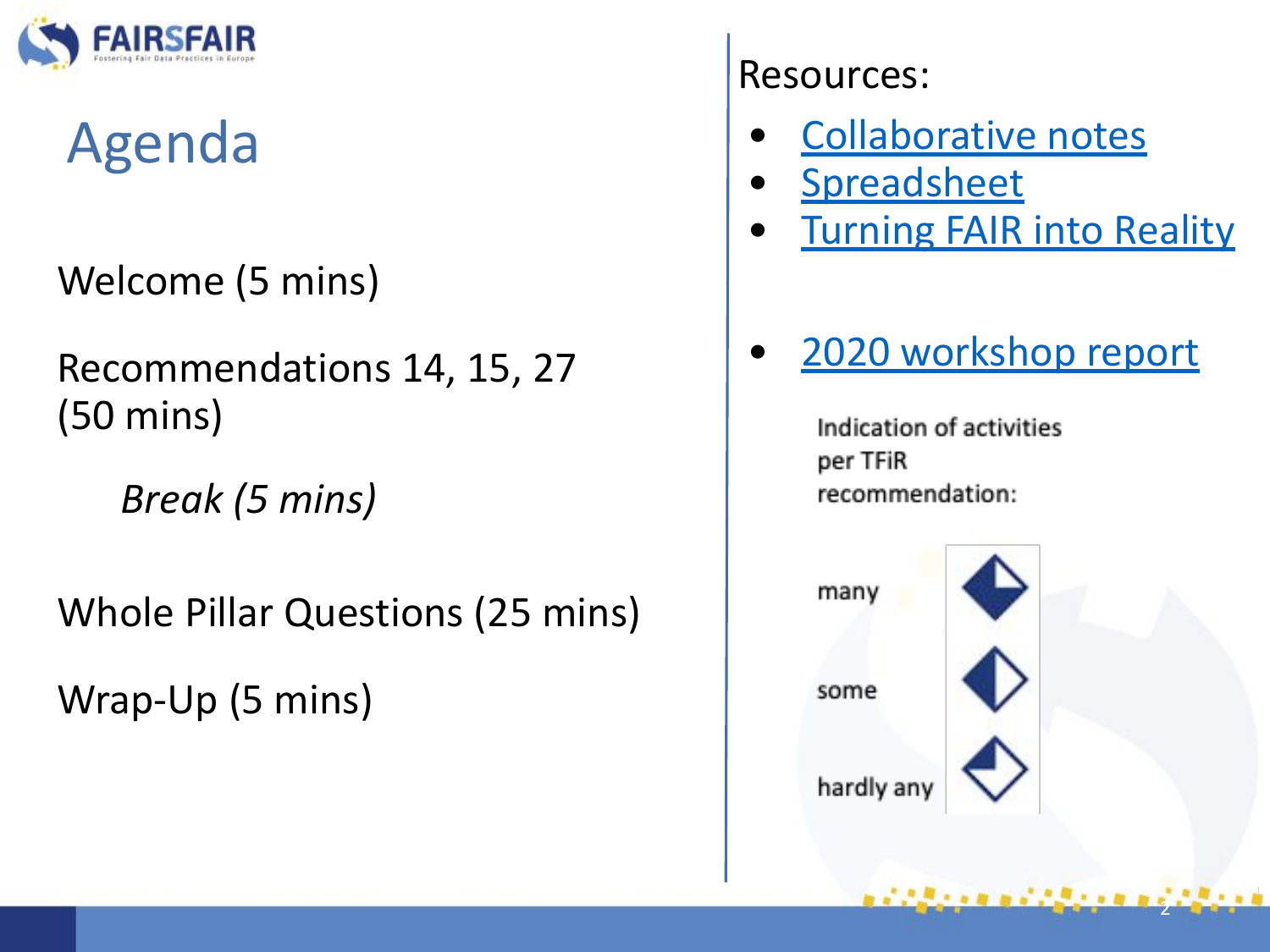

### TFiR Pillar 6: Investment in FAIR: Investment, Sustainability and Governance



**Rec. 14: Provide strategic and coordinated funding**

**Rec. 15: Provide sustainable funding**

**Rec. 27: Open EOSC to all providers but ensure** 

,,,,,,,,,,,,,,,,,,,,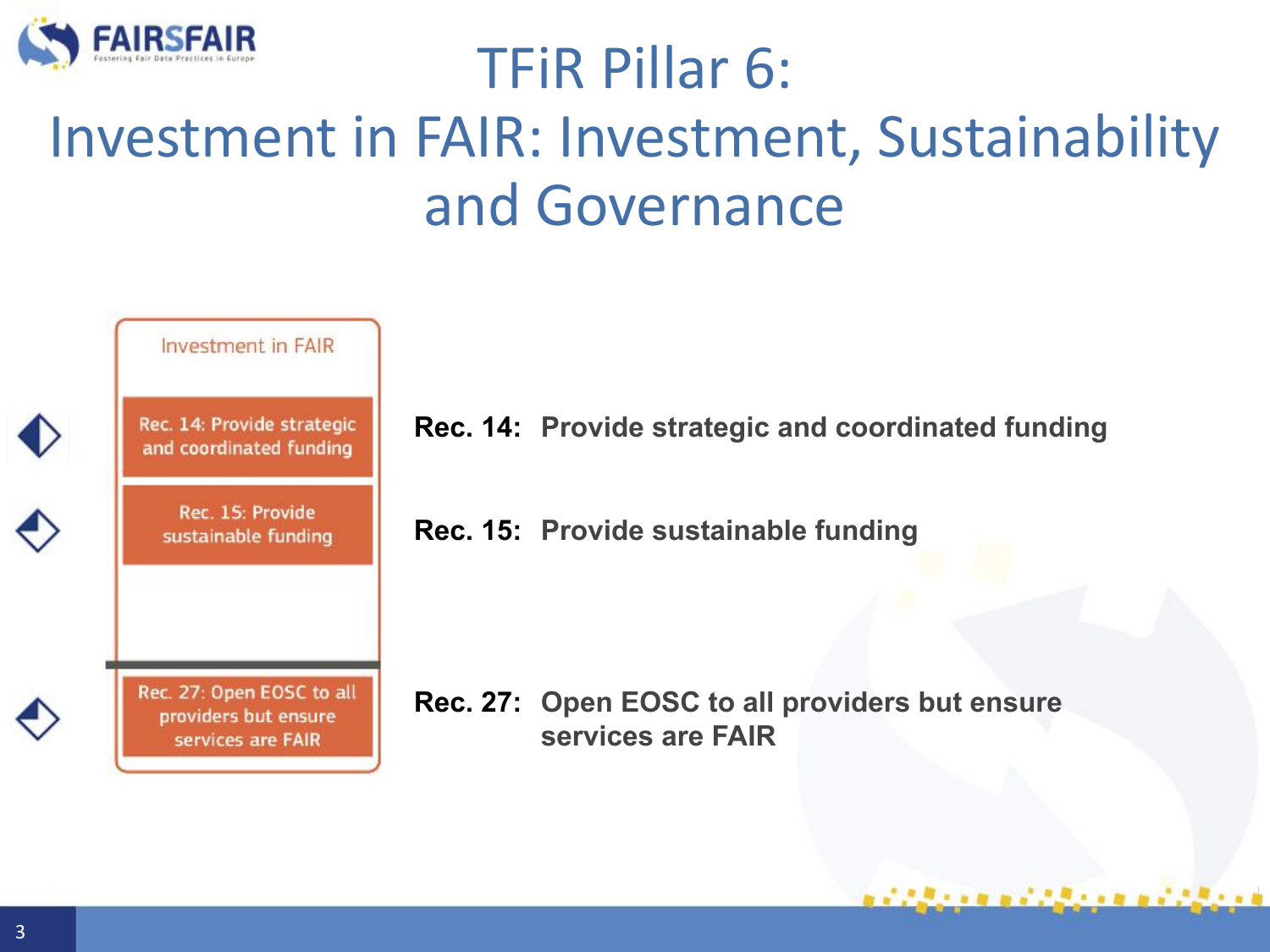

#### *Investment in FAIR services*



#### **Rec 14: Provide strategic and coordinated funding**

Funders should adopt a coordinated approach to supporting core infrastructure and services, building on existing investments where appropriate. Funding should be tied to certification schemes, sustainable business models and other community-vetted indicators that demonstrate viability.

•The future of E-infra projects: some **transitioning to a legal entity**

•Understanding of existing tools, services and infra **based on community needs**

•Adhere to **community** standards, data **portability**, avoid vendor **lock-in**

Action 14.1: **Funding decisions** for new and existing services to implement FAIR should be tied to evidence, community-approved metrics and certification schemes that validate service delivery.

Stakeholders: Funders; Institutions; Research communities.

Action 14.2: **Investment** in new tools, services and components of the FAIR data ecosystem must be made strategically in order to leverage existing investments and ensure services are sustainable. Stakeholders: Funders; Institutions.

. . . . . . . . . . . . . . . . . .

Action 14.3: Effective guidance and procedures need to be established and implemented for retiring services that are no longer required or cannot justifiably be sustained.

Stakeholders: Data service providers; Data stewards.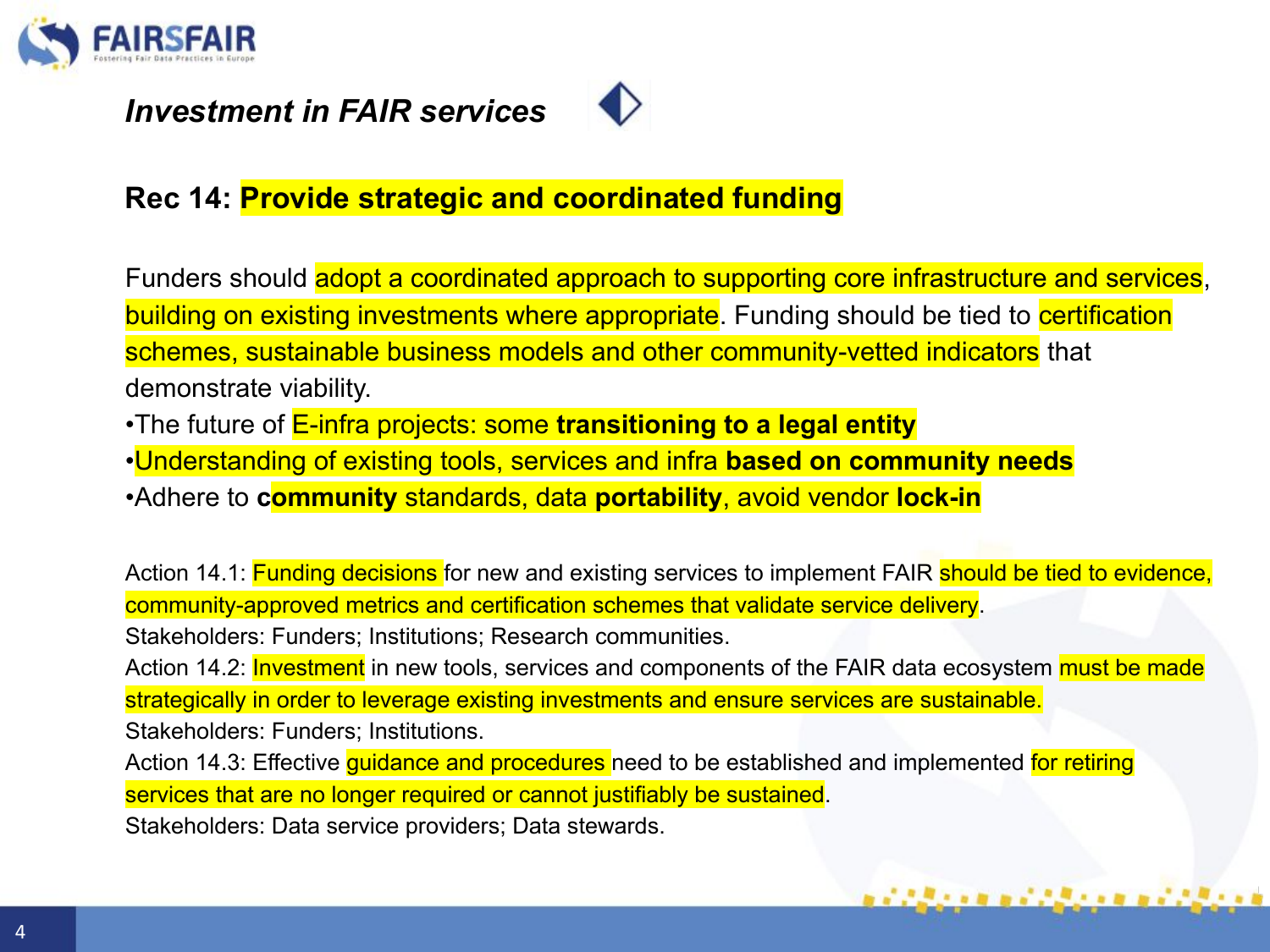

#### *Supporting Recommendations*

**Rec 27: Open EOSC to all providers but ensure services are FAIR**



The Rules of Participation for EOSC must be based on the diverse mix of infrastructure and tools currently in use to enable service providers from all sectors to be part of EOSC. The Rules should ensure that services are FAIR-compliant and use open APIs and interchange standards.

(ROI: Enablers to increase interoperability, reuse, adoption: Metadata standards, vocabularies, ontologies, data stewards, skills, infrastructure)

Action 27.1: The Rules of Participation for EOSC must be consulted on widely, drawing in views from a broad range of stakeholder groups beyond the core European research infrastructures and e-infrastructures to include research communities, institutions, publishers, commercial service providers and international perspectives.

**Stakeholders:** Data service providers; Research communities; Institutions; Publishers.

Action 27.2: The resulting Rules must be fit-for-purpose to enable existing data services and capacities developed by different communities to be exploited for best return on investment. The Rules should be reviewed regularly to ensure they remain viable.

**Stakeholders:** Data service providers; Research communities; Policymakers.

Action 27.3: The **EOSC governance board** should ensure the FAIR criteria are addressed in the Rules of Participation so the **services provided in EOSC form part of the global FAIR data ecosystem**. **Stakeholders**: Policymakers. 877879888788988878878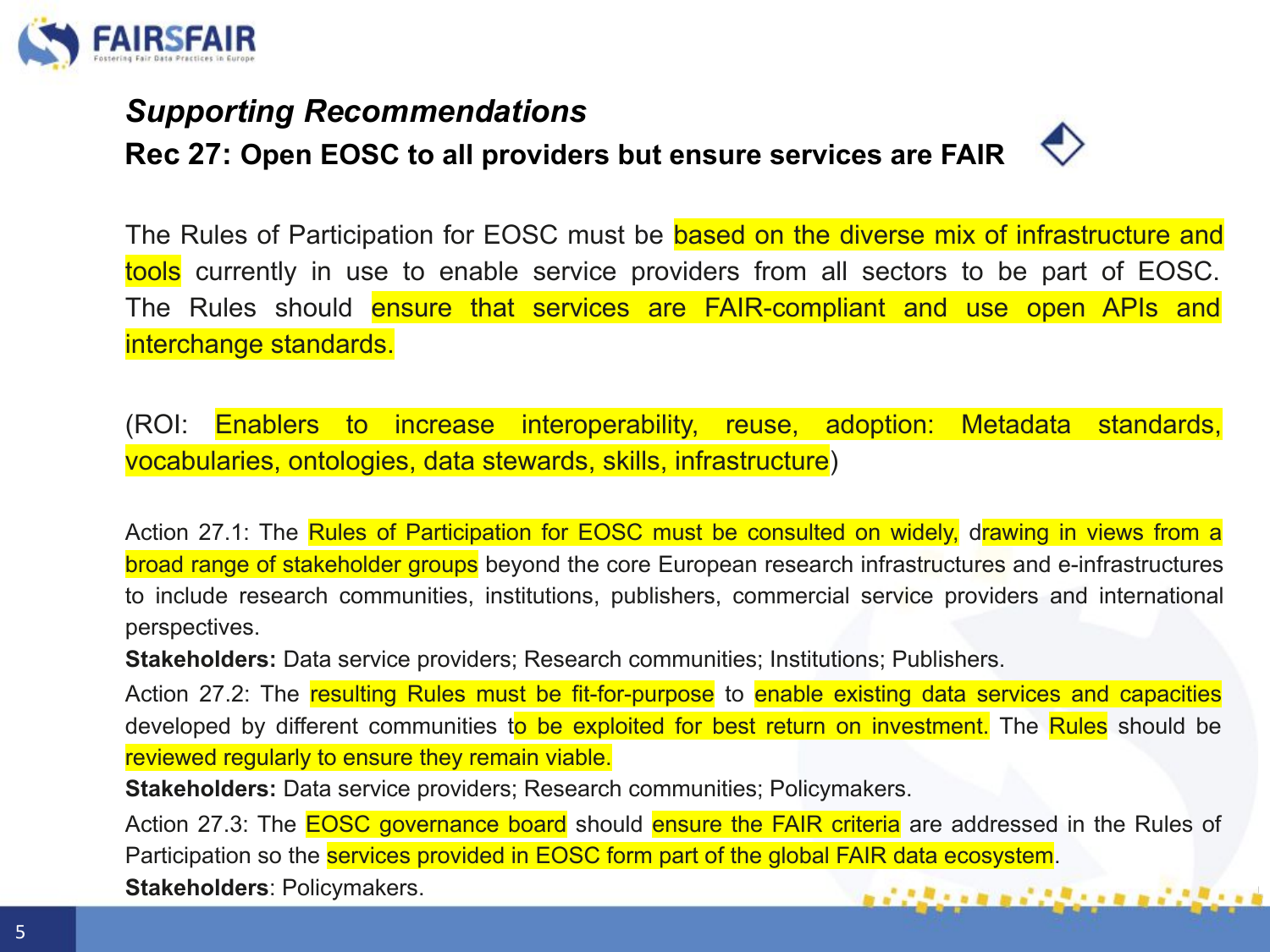

#### *Sustainability of FAIR ecosystem components* **Rec 15: Provide sustainable funding**

Funders who issue requirements on FAIR must provide support to ensure the components of the FAIR ecosystem are maintained at a professional service level with sustainable funding. Service providers should explore multiple business models and diverse income streams.

- Value proposition
- A range of business models and defined income streams E.g. Govt, research grants, in-kind, subscription, service contracts, membership, etc.
- What are the costs e.g. of RDM & stewardship?  $\rightarrow$  Transparent costing
- Succession planning

Action 15.1: Criteria for service acceptance and operation quality, including certification standards, need to be derived and applied with the aim to foster a systematic and systemic approach. Stakeholders: Research communities; Coordination fora; Funders.

Action 15.2: Regular evaluation of the relevance and quality of all services needed to support FAIR should be performed. Adoption and acceptance by the research community is paramount; cost-benefit analyses should also be considered.

Stakeholders: Research communities; Data stewards.

Action 15.3: Examples of different business models should be shared, and data services given time and support to trial approaches to test the most viable sustainability paths.

1990 - 2000 A.M. 2000 A.M. 2000

Stakeholders: Funders; Data service providers; Coordination bodies.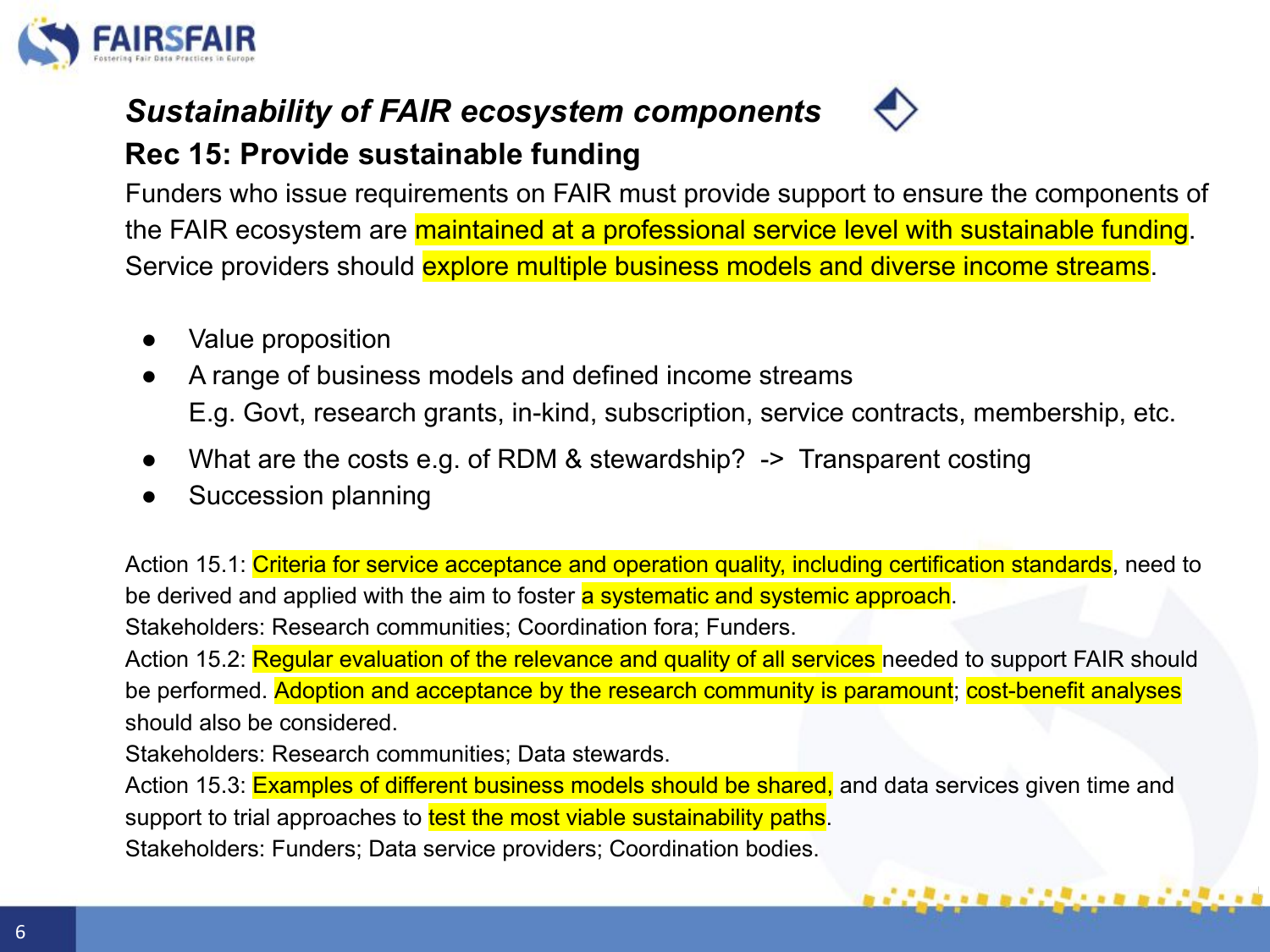FAIRSFAIR<br>What are the biggest challenges for the coming years to achieve the FAIR ecosystem? 6 of over 50 challenges

- Budget
- Competition between EOSC layers and funding
- Finance infrastructure and human costs will increase, especially with software
- Scalability long-term curation requires support of data, services and software
- Secure long-term funding for services
- Endorsement and allocation of resources by organisations such as university
- To find new money or more likely, to redistribute money from "research" to data management

7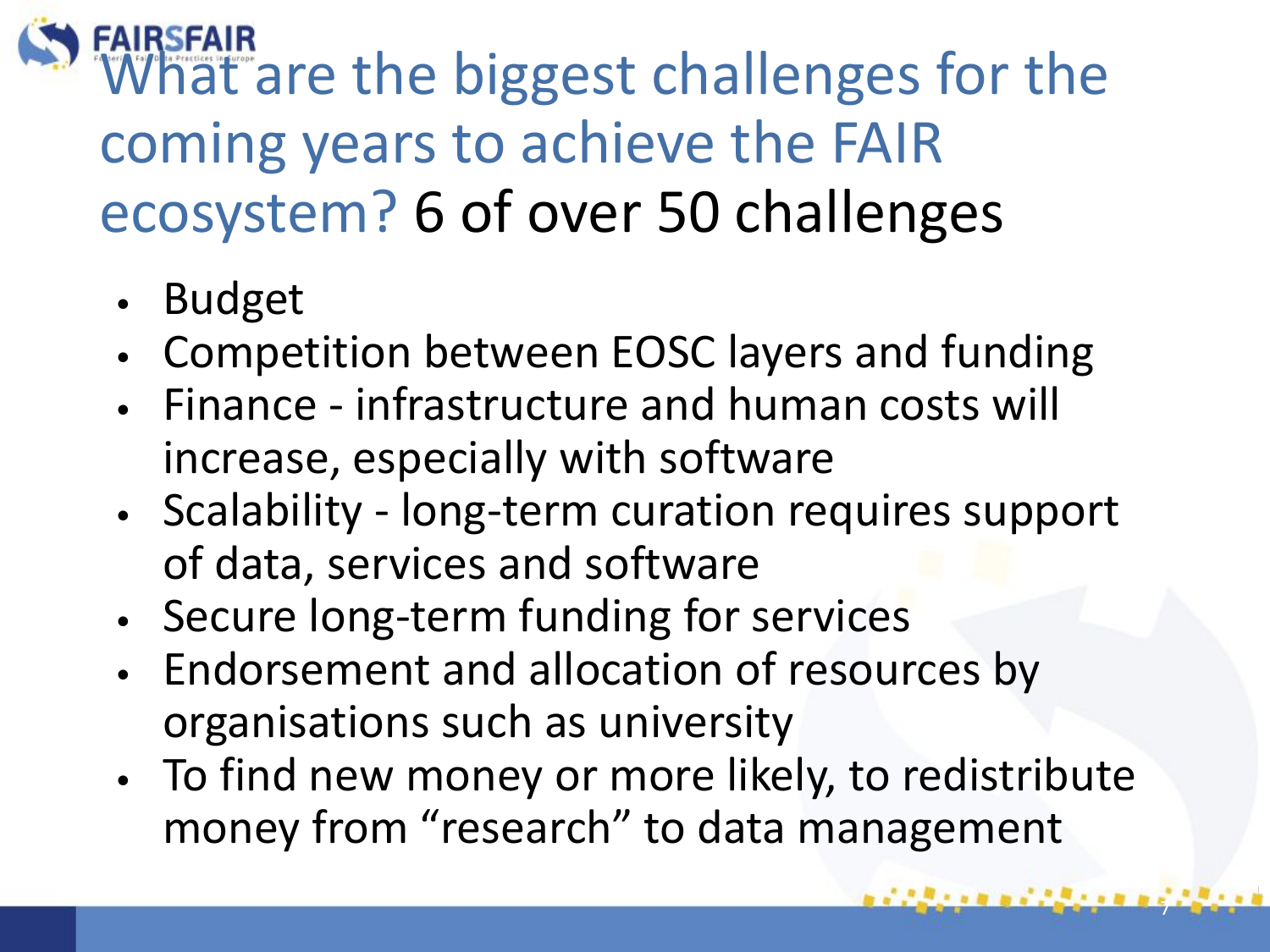

# Break (10:55 - 11:00)

i alian mendalam mendalam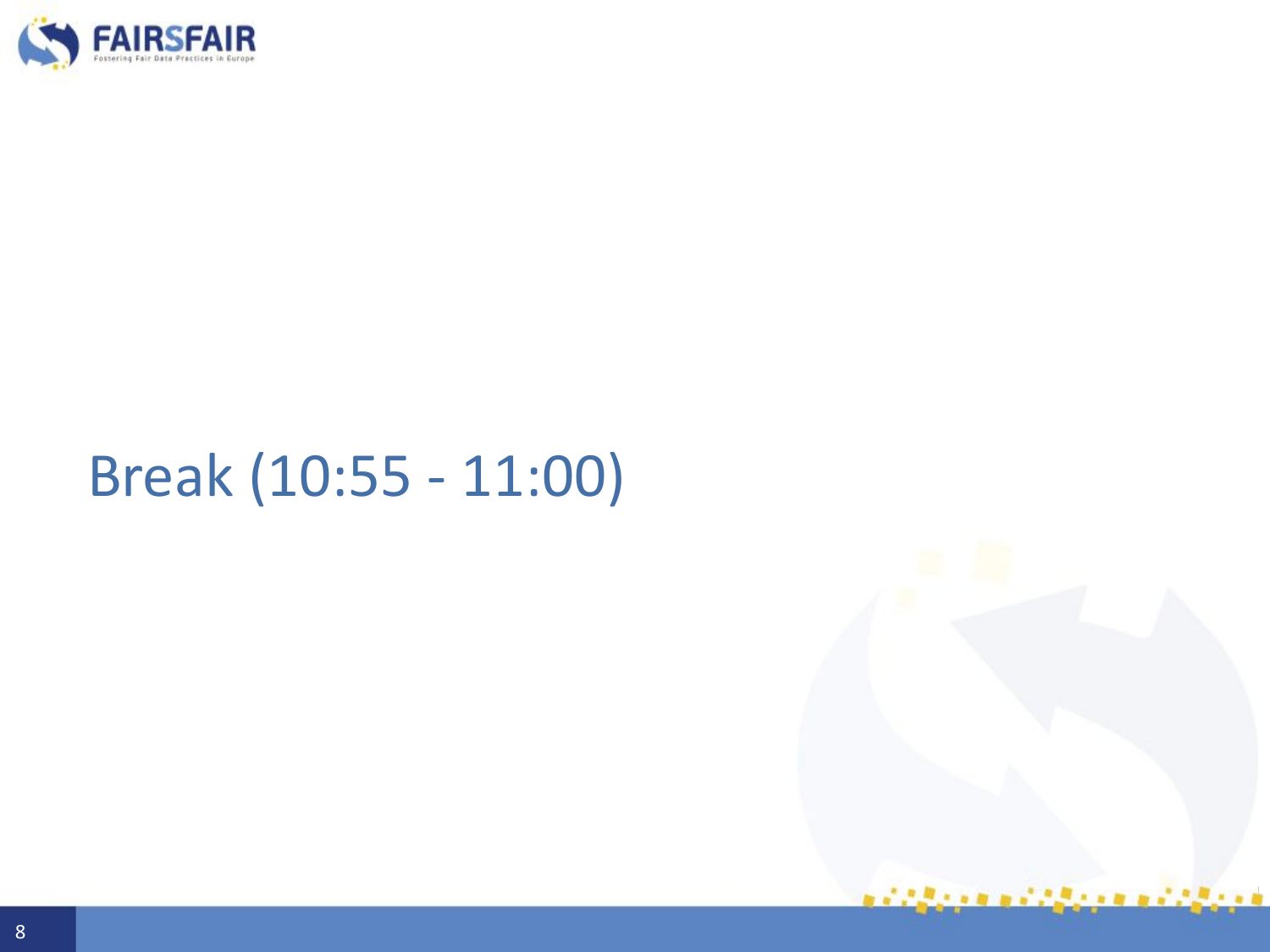

### TFiR Pillar 6: Overall Questions

What's missing in the recommendations and actions in this pillar?

9

Any recommendations not addressed?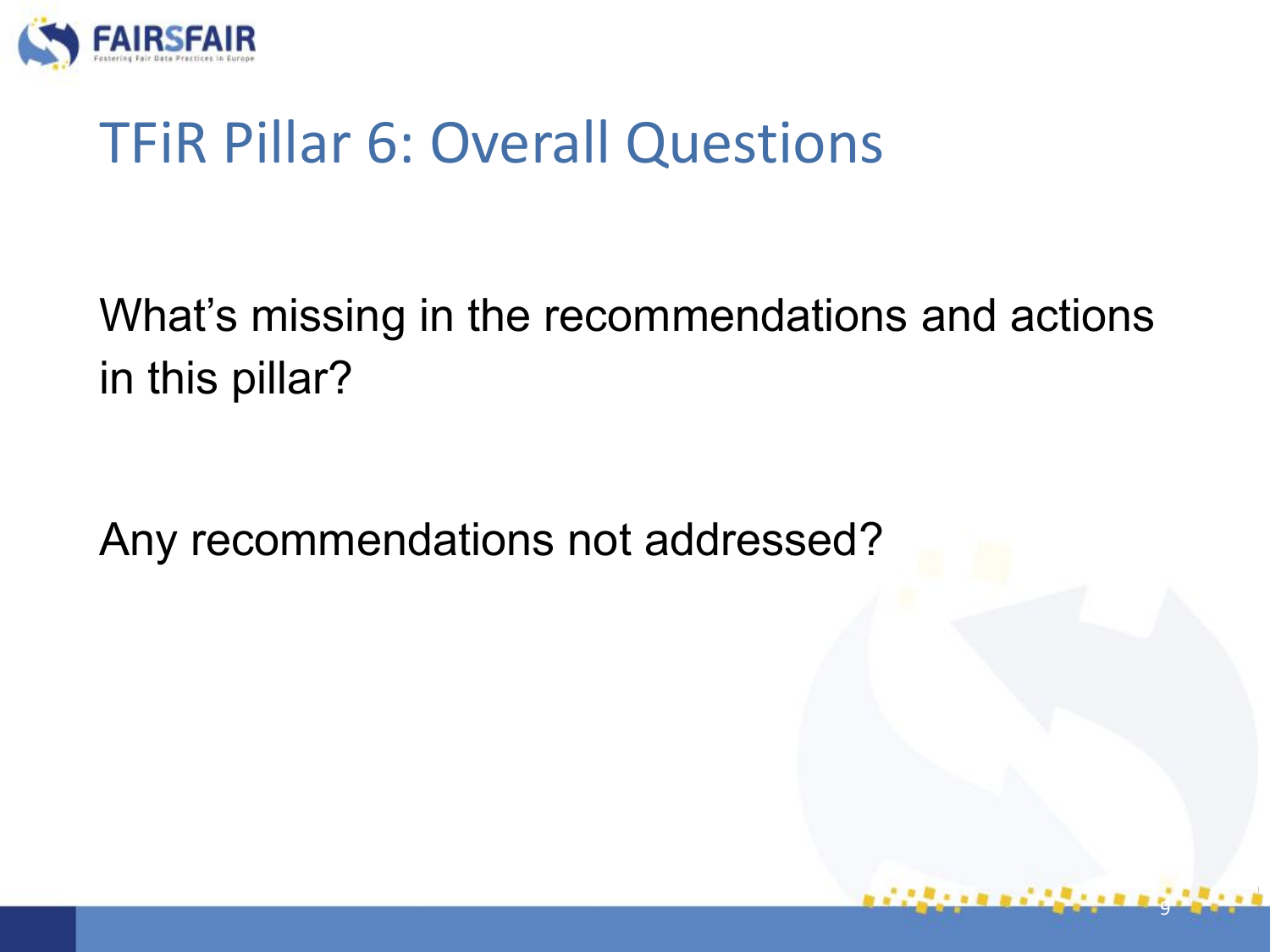

### **NOTES**

EC deliverable model

What is the legacy of your project? Where is it going next?

Sustaining the organisational model

Moving from project thinking / organisational sustainability to sustainability of the ecosystem

The need for consolidating and supporting infra

10

Orgs entrenched in rolling funding model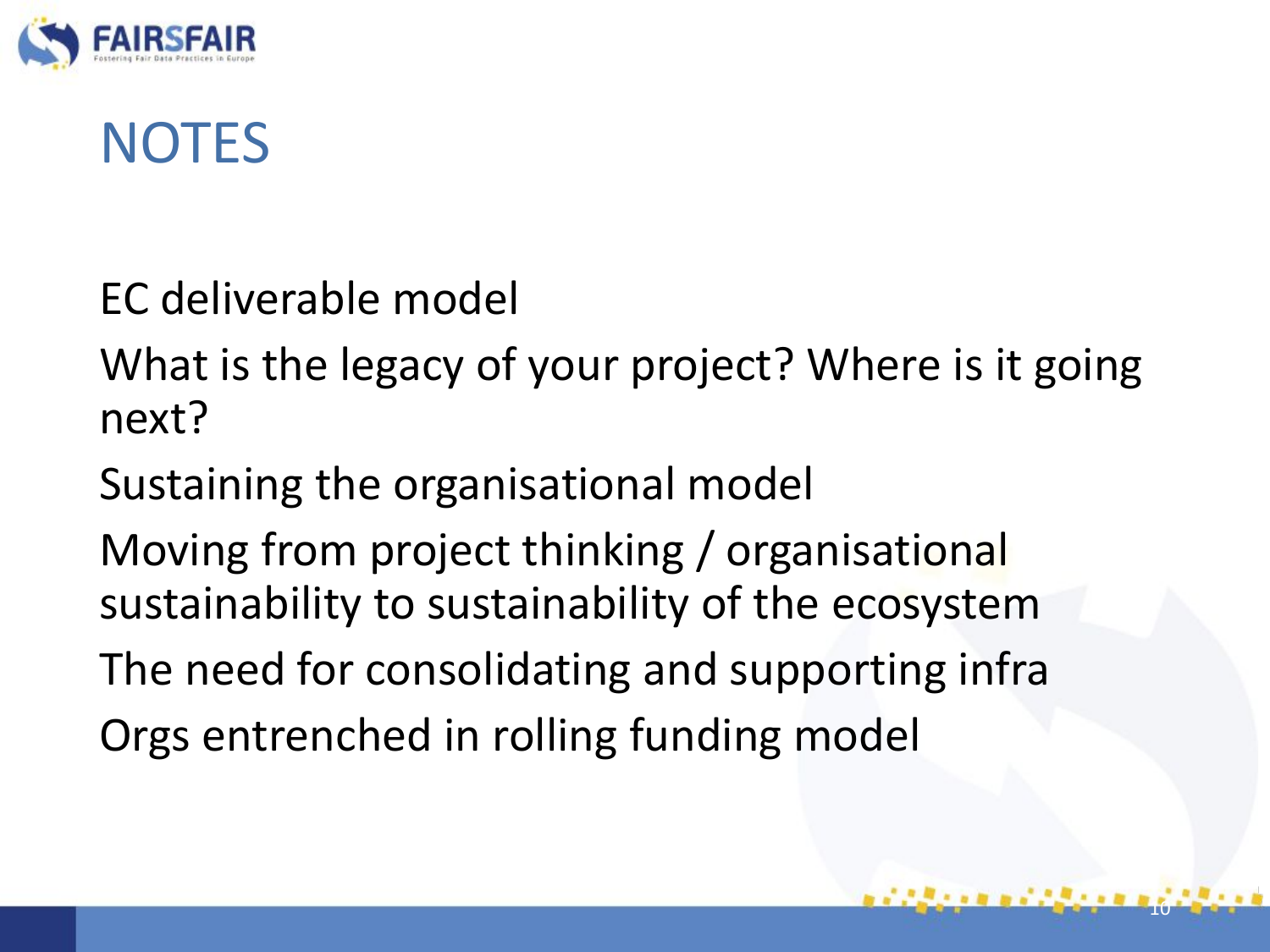

### **QUESTIONS**

- What do you understand under the term sustainability in your project?
- Is there a need for us to address sustainability of the FAIR ecosystem as a community?
- What do we need to sustain? What has a priority for FAIR to work?
- Is there a different understanding of the value of sustaining standards, services, infra amongst your different stakeholders?

11